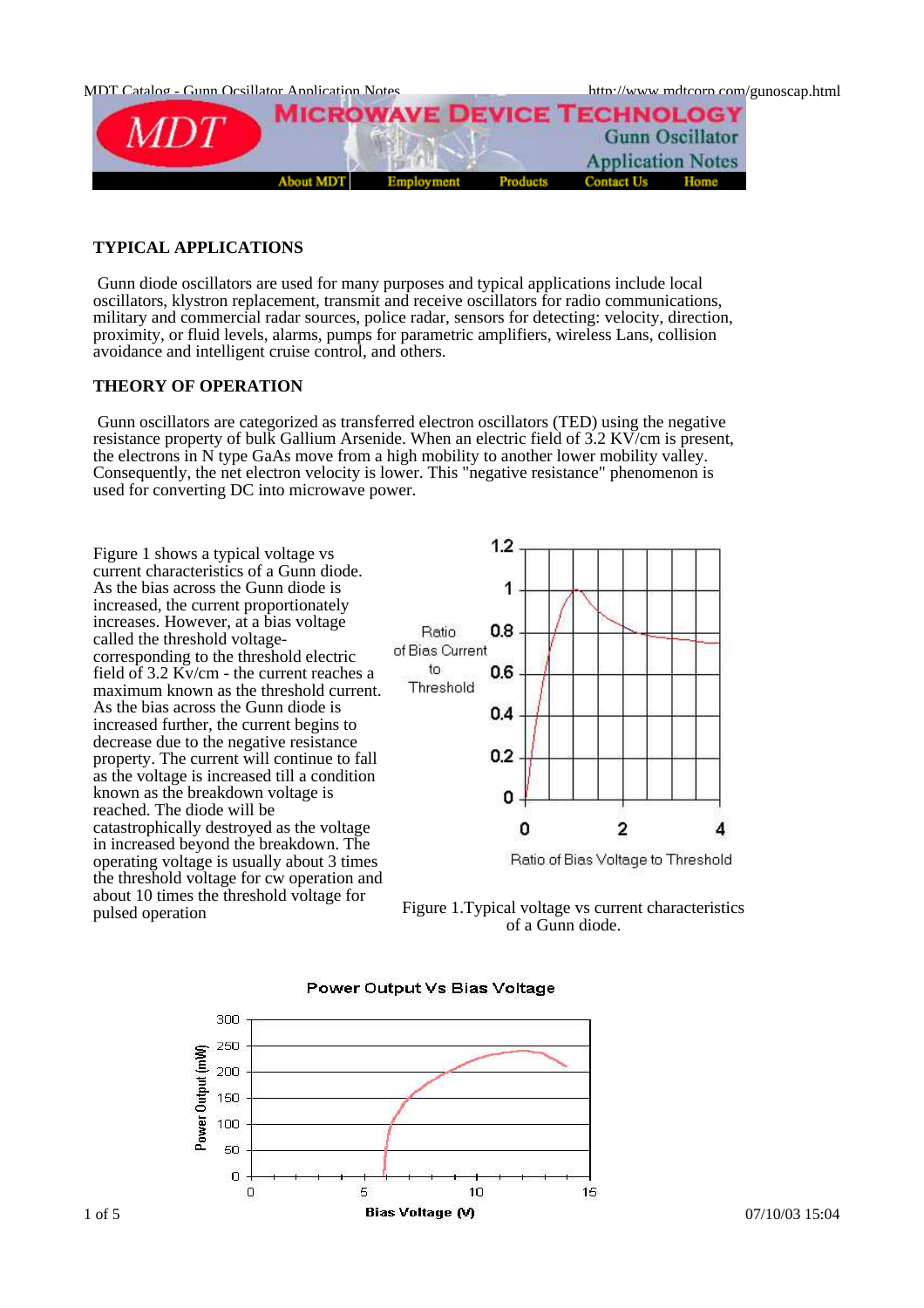

Figure 2. A typical bias voltage vs power output of a Gunn oscillator

Figure 2 shows a typical bias voltage vs power output of a Gunn oscillator. As bias is first applied to the Gunn diode no output in the desired band is seen, then low power random noise is generated. These low level, low frequency signals interfere with the proper operation of the oscillator and can cause damage to the diode so suppression networks are used to minimize them. When the "turn on" voltage level is reached, the desired frequency is generated with low levels of power rising with increased voltage until " voltage power peak" or VPP is reached. Voltage power peak is the bias level at which maximum RF power is generated. Best performance over operating temperature for power, turn on, and phase noise is usually obtained at a bias level  $10 - 20\%$ . below the room temperature power peak. As an example, a 23 GHZ oscillator may "turn on" at 3.5 V. , be operated at 7.0 V. and have a power peak of 8 V.



### **Temperature Characteristics**

Figure 3. A typical turn on temperature characteristics

Figure 3 shows the temperature characteristics of turn on, power peak and breakdown voltages of a Gunn diode. In general, the turn on voltage and the power peak voltage decrease with increasing temperature while the breakdown voltage increases with increasing temperature. At lower temperatures, the turn on and the power peak voltages are higher than at room temperature. Conversely, the turn on and the power peak voltages are lower at higher temperatures. As an example, the turn on and the power peak voltages at room temperature may be 3.5 V and 7.0 V. At - 30 C, the turn on and the power peak voltages will be 5.0 V and 8.5 V while at  $+70$  C turn on and the power peak voltages will be 2.5 V and 7.0 V. The choice of the operating voltage, for a single voltage operation , becomes crucial and has to be between the turn on voltage at the coldest temperature and the power peak voltage at the highest temperature. In the case of the pulsed operation, the operating voltage has to be lower than the breakdown voltage at the lowest temperature.

#### **GENERAL OSCILLATOR DESIGNS**

In general, there are 3 types of oscillator designs that are used in microwave and millimeter frequencies. These are:

- Coaxial
- Waveguide
- Microstrip or planar

2 operation. Our own GaAs diodes are used in these designs. 07/10/03 15:04 The output circuits of these 3 types may be either coaxial or waveguide. Oscillators of all these types are manufactured in MDT covering the frequency range 5 to 140 GHZ for cw and pulsed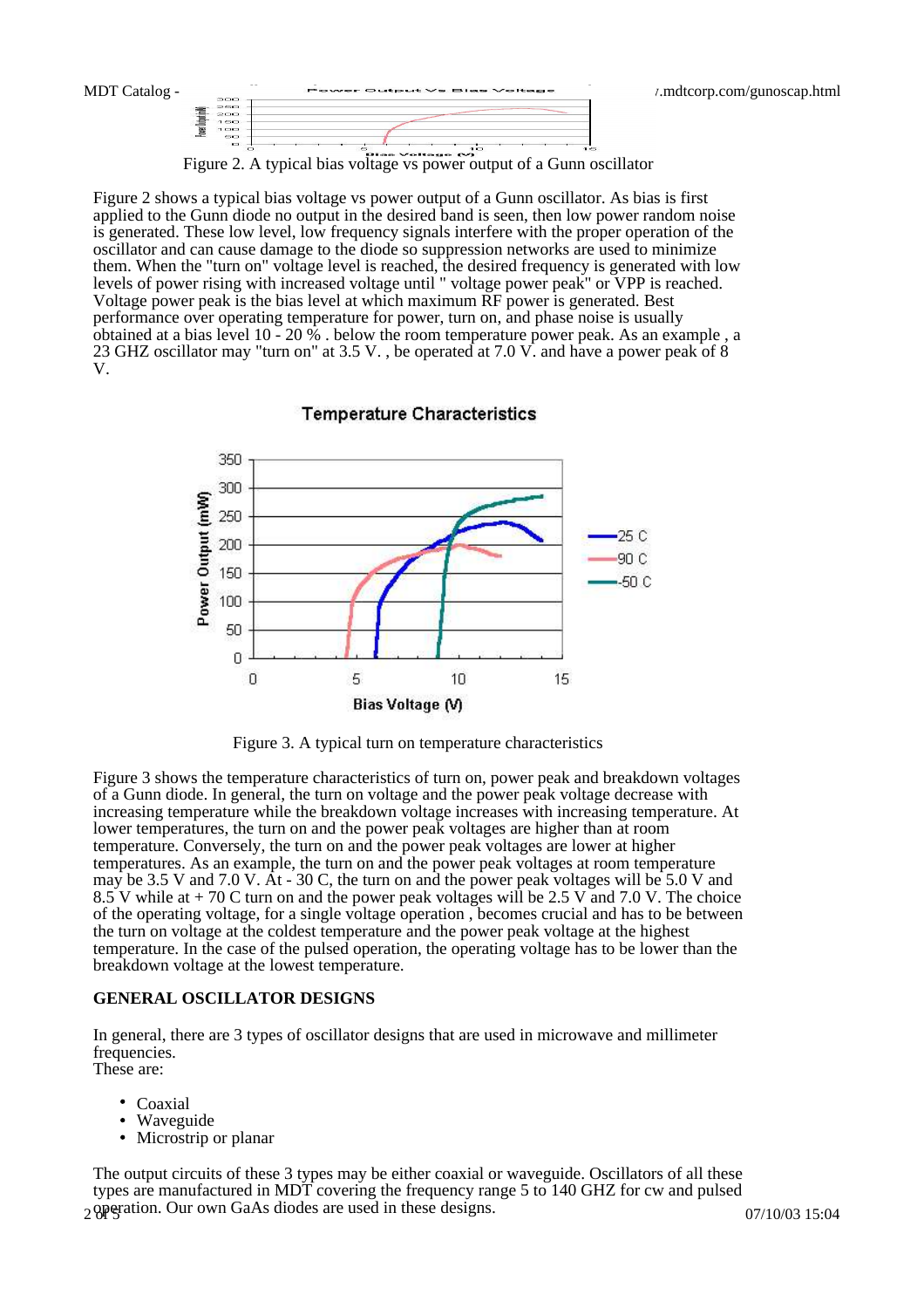MDT Catalog - Gunn Ocsillator Application Notes http://www.mdtcorp.com/gunoscap.html The choice of a particular design for a given application depends on several factors such as : power, frequency, frequency stability, power, power stability, mechanical tuning, voltage tuning, cavity material, size, weight and cost. The design considerations for these oscillator types are discussed below.

In general, simple coaxial and planar circuits have a low Q. Consequently, the active device dominates the performance. Consequently, stabilization with temperature is difficult. However, high stability may be achieved by fabricating the cavity with low temperature coefficient Invar and the proper choice of the diode. On the other hand, waveguide and dielectric resonator stabilized circuits have higher Q and hence temperature stabilization may be relatively easier.

Again in general, coaxial designs are preferred in the frequency range 5 - 65 GHZ because of the ease of mechanical tuning over a  $10 - 20$  % range.

# **COAXIAL CAVITY:**

A coax cavity with coax output is often the cavity of choice below about 15 GHZ.. A typical coax cavity with coax output, coax coupling is shown in Figure 4. Coax oscillators have lower Q than waveguide cavity oscillators making them easier to tune. This type of cavity is mechanically tuned 10 - 20 % and can be electrically tuned with bias pushing of the Gunn diode or with varactor tuning. This lower Q results in lower stability and higher frequency drift. The Gunn diode dominates the cavity preventing cavity stabilization efforts typically used in waveguide cavities from being effective. Typical frequency stability with temperature  $\omega$  15 GHZ would be 1.0 MHZ/<sup>0</sup>C with aluminum as the body material.



Figure 4 Coax Cavity with Coax output

A variation on this design is the waveguide slot coupled coax cavity which is typically used at frequencies between 15 and 65 GHZ. This design is used for varactor tuning where large tuning bandwidths are needed and stability is not as critical. Figure 5 shows an example of this design. These are the most efficient cavities at millimeter wave frequencies for power generation. Typical stability @ 35 GHZ would be 1.8 MHZ/ ${}^{0}C$  with aluminum.



Figure 5 Coax cavity with waveguide slot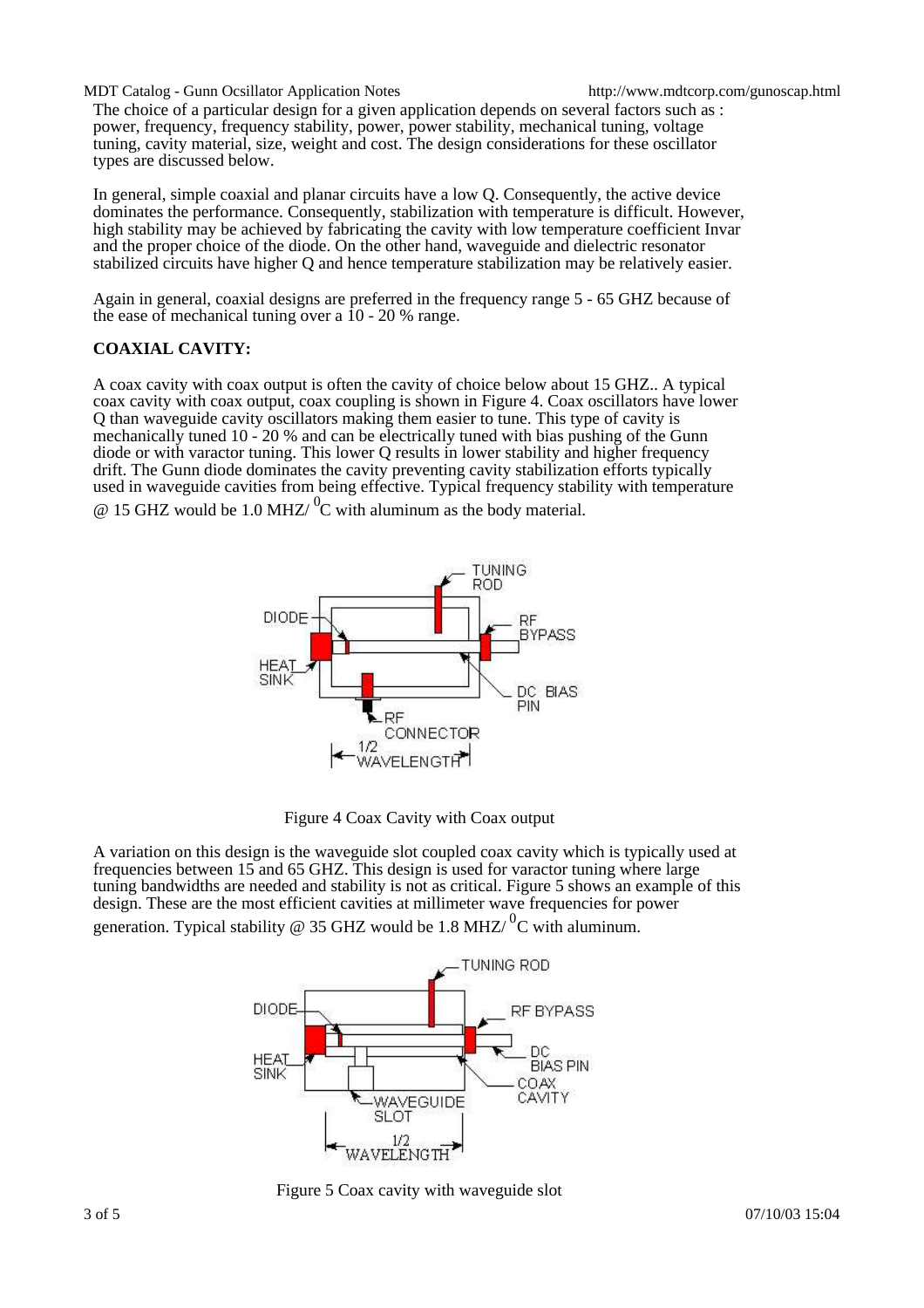## MDT Catalog - Gunn Ocsillator Application Notes http://www.mdtcorp.com/gunoscap.html **Waveguide Cavity:**

Waveguide iris coupled cavities are the most common types used at microwave thru millimeter wave frequencies. These are simple to fabricate and are the cavity of choice for CW and Pulsed oscillators. Iris coupled cavities have the highest Q and best frequency stability. They can be bias tuned or varactor tuned but over a much smaller bandwidth than a coax cavity. Waveguide cavities can be stabilized



Figure 6 Iris Coupled Waveguide Cavity

with the use of chimney or differential material expansion methods or by using a family of ceramics. Typical stability @ 35 GHZ would be 1.0 MHZ/ $\rm{^{0}C}$  in an unstabilized cavity. An example of an iris coupled cavity is shown in Fig. 6. With ceramic rod temperature compensation, stability of 200 Khz/ ${}^{0}C \text{ } @$  35 GHZ are easily realizable.

Waveguide iris coupled cavities are used typically to 50 GHZ. Above this, coax or 2nd harmonic cavities are commonly used. One type of 2nd harmonic cavity design is the resonate top hat structure. This circuit is used for CW and Pulsed oscillators as well as vco tuned oscillators of moderate bandwidth at frequencies up to 110 GHZ. Typical stability @ 95 GHZ would be 6.0 MHZ/ $^{0}C$ . An example of this circuit is shown in Fig.7.



Figure 7 2nd Harmonic Waveguide Cavity

A different type of 2nd harmonic cavity is used when frequency stability or increased varactor tuning is needed. This is a 2nd harmonic cutoff cavity where 1/2 the desired fo is generated in the cavity and is filtered out to enhance the 2nd harmonic. An example of this cavity is shown in fig 8. Typical stability or FS @ 77 GHZ would be 3.0 MHZ/<sup>0</sup>C.